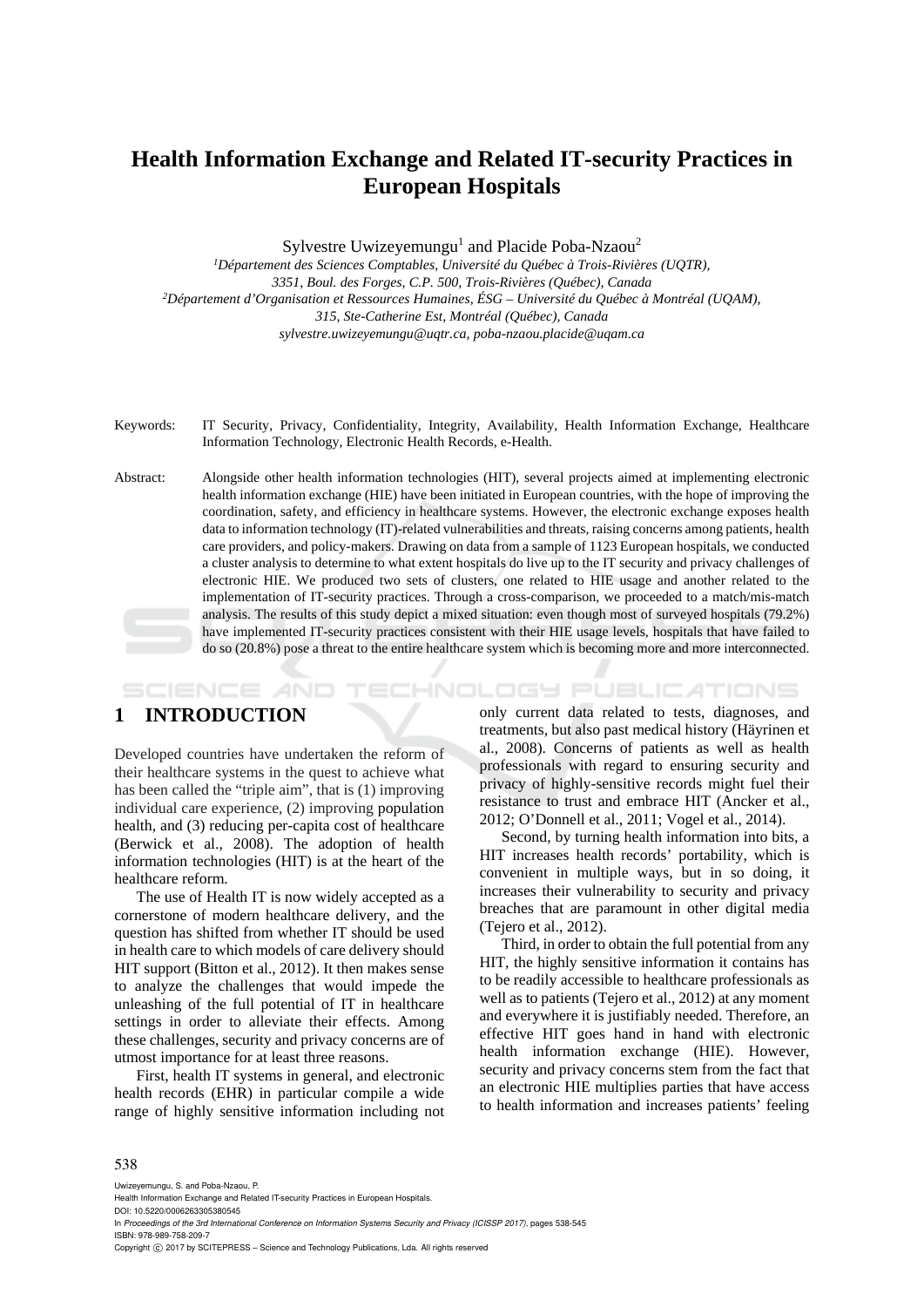of limited control over health care providers' use of that information (O'Donnell et al., 2011). In a survey of patients (Ancker et al., 2012), 68% respondents expressed privacy and security concerns. These concerns are especially about who will have access to the health information including the risks of unauthorized access and the nature of sensitive information that would be shared (Simon et al., 2009).

In this study, we measure the implementation levels of electronic HIE against the IT-security related practices in European hospitals. Our main research question is: are European hospitals living up to the IT security and privacy challenges of electronic Health Information Exchange?

Drawing on data collected by the European Commission through 2013 eHealth survey (European Commission, 2014), we first proceeded to a cluster analysis of European hospitals with regards 1) to their HIE usage levels and 2) to their IT-security practices implementation levels. We then compared the two sets of clusters. Secondly, after developing an electronic HIE implementation Index (referred to as « HIE Index » from now on) as well as an IT-security index for each surveyed hospital, we compared each hospital's HIE Index to its IT-security Index to assess whether the implementation of electronic HIE is accompanied by the enforcement of required ITsecurity and privacy practices.

Our results depict a mixed situation: even though most of surveyed hospitals (79.2%) have implemented IT-security practices consistent with their HIE usage levels, hospitals that have failed to do so (20.8%) pose a threat to the entire healthcare system which is becoming more and more interconnected. In addition, a fine analysis of our results shows a more complex situation that led us to call for more IT-security practices implementation in hospitals given the sensitive nature of health information. Indeed, over 60% hospitals that are well advanced in using health information exchange do not adopt IT-security practices that are consistent with the associated IT-security risks.

## **2 BACKGROUND**

#### **2.1 IT Security Concerns About HIE**

Various stakeholders in healthcare systems have concerns over the security and privacy of health information stored in, or transmitted across, different health IT systems. Patients have concerns related to the risk of their sensitive health information falling into unauthorized hands or being exploited by third

parties without their informed consent (Hwang et al., 2012). Healthcare providers, health IT suppliers, as well as health policy-makers are preoccupied by the adverse effects of IT security and privacy breaches. Healthcare providers may loose patients' trust and confidence that are necessary for the laters' willingness to consent to the usage of their information in HIE. Consequently, HIE would not meet the "meaningful use" requirement, a failing that will undermine the efficiency and effectiveness of healthcare delivery and public health surveillance. Healthcare providers are also preoccupied by healthcare professional responsibilities and liabilities (Zwaanswijk et al., 2013). Reports from the USA (Absolute Software Corporation, 2015) mention data breaches that cost hospitals up to US\$ 2.5 million in settlement payments.

Concerns of patients, healthcare providers, and policy-makers over health information exposure to IT security and privacy breaches are justified if one considers the results of recent surveys in healthcare organizations (HIMSS, 2015; ISMG, 2014; Ponemon Institute, 2016). In the 2014 survey of Information Security Media Group (ISMG), three quarters (75%) of surveyed healthcare providers reported to have experienced at least one IT security related breach affecting under 500 individuals; and 21% reported at least one security incident affecting over 500 individuals (ISMG, 2014, p. 6). A Healthcare Information and Management Systems Society (HIMSS) survey conducted in 2015 found that at least one major security incident recently occurred in 68% of respondent healthcare organizations (HIMSS, 2015, p. 15). In a survey by Ponemon Institute (Ponemon Institute, 2016, p. 19), 89% of surveyed healthcare organizations reported to have suffered a data breach leading to the loss or theft of patient data during the 24 months preceding the survey.

## **2.2 IT Security Reference for HIE**

Considering HIE-related concerns over data breaches, the implementation of HIE should be accompanied with an appropriate IT security policy, which is "a collection of rules that allow or disallow possible actions, events, or something related to security" (Bahtiyar et al., 2014, p. 164).

IT-security requirements are generally determined with reference to the so-called CIA triad: confidentiality, integrity, and availability (Dehling et al., 2014; von Solms, 2005). The confidentiality requirement is met if only people with valid authorization can have access to data obtained from, or transmitted through HIE. This can be achieved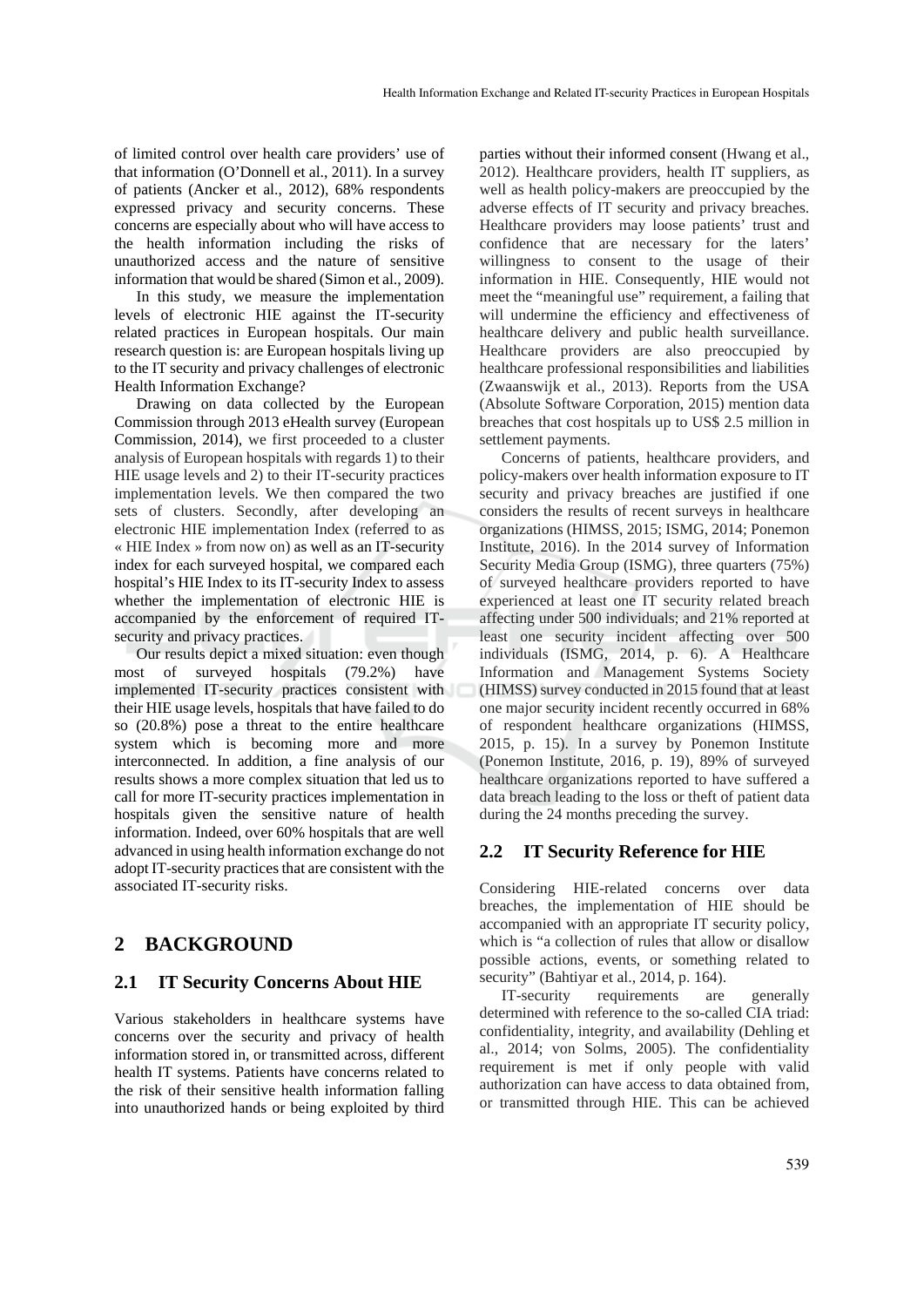through encryption of data in storage or being transmitted, as well as through access control of workstations.

The integrity requirement aims at guaranteeing specific and authorized ways health data can be modified (White, 2004). It is meant to avoid any undue alteration or effacement of health data, whether it is intentional and malicious or unintentional, and whether it comes from authorized or unauthorized users (Dehling et al., 2014).

A HIE that is accessible and operates at its full capacity whenever an authorized user needs it meets the availability requirement. In order to meet this requirement, a HIE has to respond adequately even in peak periods (scalability), to resist to hardware and/or software failures (resilience), and to be designed in a fashion that allows to immediately or very quickly recuperate data after any kind of disaster (recoverability) (Dehling et al., 2014).

## **3 METHODS**

## **3.1 Data Source**

For the purposes of this study, we used data collected by the European Commission through the 2013 eHealth survey (Joint Research Centre, Institute for Prospective Technological Studies). The survey targeted acute care hospitals across the European Union (27 member states, plus Croatia, Iceland, and Norway), with the objective of benchmarking the level of eHealth use (European Commission, 2014).

#### **3.2 Sample**

The European Commission survey collected data from a total of 1753 acute care hospitals. But as our aim was to study the HIE usage and related ITsecurity practices, we dropped all hospitals that declared to not use any form of HIE. This led us to a sample of 1293 hospitals, which represent 73.8% of all surveyed hospitals. From this sample, we dropped 170 cases (13.2%) due to missing values on HIErelated measuring variables (no answer or 'don't know' response). This led us to a final sample of 1123 hospitals. The statistical tests for non-response bias analysis were non significant.

Seven out of 10 hospitals in our sample are public hospitals. They are mostly non-university hospitals (84.6%). Independent hospitals make up almost three quarters (73.4%) of the sample. Medium hospitals (between 101 and 750 beds) make up two thirds  $(67.1\%)$  of the sample. 6 out of 10 hospitals  $(60.2\%)$ 

rated themselves to being in an intermediate phase on their way in transition from a paper-based system towards a fully electronic-based system. For slightly more than half of hospitals (51.3%), the IT budget represents between 1 to 3% of the total hospital budget. As for IT-security regulation reference, 71.9% of sampled hospitals reported to have developed an in-house regulation, 65.5% and 33.6% reported to rely respectively on national-level and regional-level regulations.

#### **3.3 Measurement**

For this study, our contextual variables were measured through either multiple choice questions (e.g. status), dichotomous questions (e.g. hospital university), interval scales (e.g. size), or ordinal scales (e.g. transition level from paper to electronicbased system).

As for the clustering variables, namely HIErelated variables as well as IT-security related variables, they were all but one measured through dichotomous questions: yes (1) for the presence of a practice related to either information exchange (Table 1) or to IT-security (Table 2), and no (0) if the practice was not implemented. The sole exception is for the second availability-related question: hospitals were asked how much time it would take them to restore their critical clinical systems in the wake of a disaster causing a complete loss of data. Hospitals were asked to choose only one response among the following: immediately, less than 24 hours, less than 2 days, less than 1 week, less than 1 month, and more than 1 month. A hospital that would be able to immediately restore data was given the full score on this point (1) while a hospital that would need more than a month was given a null score (0). Hospitals in between these two extremes were given scores of 0.8 (less than 24 hours), 0.6 (less than 2 days), 0.4 (less than 1 week), and 0.2 (less than 1 month).

The HIE index with which we measure to what extent a given hospital electronically exchanges health information was developed based on the "yes" answers to questions in Table 1. These questions allow to know which information (4 types of information) a hospital electronically exchanges and with whom the exchange is done (5 types of partners).

As 1 point is attributed to a "yes" answer to any type of exchange with any type of partner, and zero to a "no" answer, the score obtained is theoretically comprised between 0 (there is no electronic exchange at all) and 20 (exchange of all 4 types of information with all 5 categories of partners). For convenience, the score was calibrated to a 10-scale measure.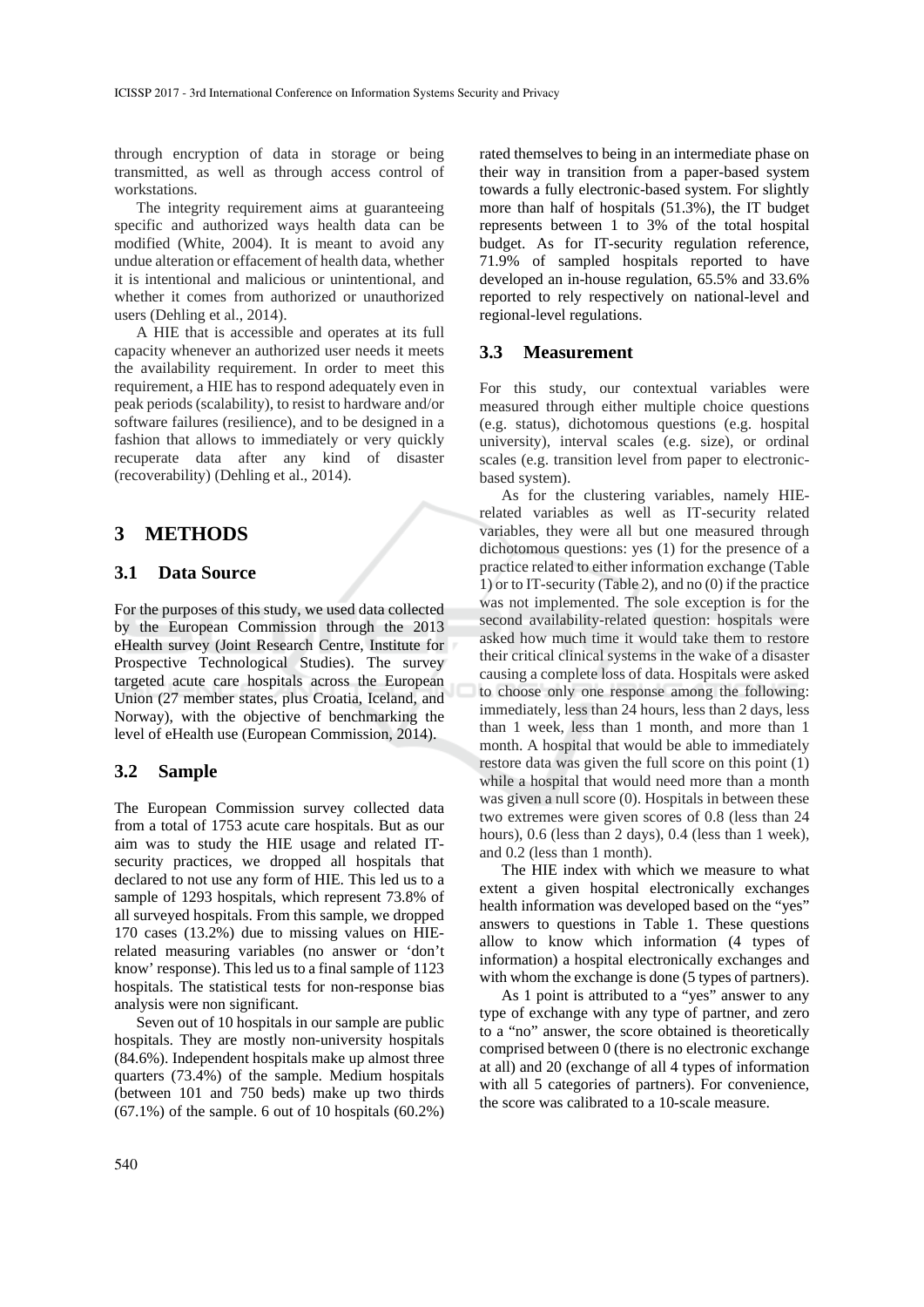Table 1: HIE Usage Levels.

| Does your hospital exchange<br>electronically:<br>A. Clinical care information<br>B. Laboratory results information<br>C. Medication lists information<br>D. Radiology images and reports |  | <b>Measure (Yes: 1)</b><br>$/$ No: 0) |   |  |  |
|-------------------------------------------------------------------------------------------------------------------------------------------------------------------------------------------|--|---------------------------------------|---|--|--|
|                                                                                                                                                                                           |  | в                                     | C |  |  |
| a). With other hospitals                                                                                                                                                                  |  |                                       |   |  |  |
| b). With external general practitioners                                                                                                                                                   |  |                                       |   |  |  |
| c). With external specialists                                                                                                                                                             |  |                                       |   |  |  |
| d). With health care providers in other EU<br>countries                                                                                                                                   |  |                                       |   |  |  |
| e). With health care providers outside the<br>EU countries                                                                                                                                |  |                                       |   |  |  |

We also developed an IT-security index taking into account the IT-security practices implemented (Table 2). Consistent with our definition of ITsecurity, the IT-security index allows to assess the level of IT security practices implementation alongside three dimensions: confidentiality, integrity, and availability. The confidentiality component of IT security was captured through five (5) questions related to data encryption and data access control; each of the integrity and availability components was measured through two (2) questions. Before calibrating the overall IT-security index on a 10-scale measure, all its three dimensions were equivalently weighted (2 points for each one); this step allowed us to avoid that an over-weight be put on the confidentiality component due to its being captured through more questions (5) than the other components (2 questions each).

## **3.4 Cluster Analysis**

We performed two cluster analyses, one on HIE usage dimensions and another on IT-security practices. We used SPSS's agglomerative hierarchical clustering algorithm, with Ward's minimum variance and squared Euclidian distance as grouping criterions. To decide the optimal number of clusters, we inspected the Euclidian distances across dendrograms produced by the algorithm. From this inspection a 3-cluster solution emerged as a probable optimal solution for HIE usage, while two solutions (a 3-cluster and a 4 cluster solutions) appeared to be plausible for ITsecurity practices. To confirm the HIE-related cluster and to decide which solution among the two related to IT security would be better, we applied Ketchen and Shook's (1996) recommendation: using SPSS's

random selection functionality, we constituted subsamples of about successively 70% and 40%, on which we performed the already described clustering procedure, after which we analyzed the resulting dendrograms. The results of this analysis confirmed the robustness of the 3-cluster solutions for both HIE usage and IT-security practices. Once the clusters were formed, we performed the Tamhane's T2 (posthoc) test to ascertain pair-wise differences between clusters' means.

Table 2: IT-ecurity Practices Measures.

| <b>Practice</b>                                                                                                                   | Measure                             |  |  |  |  |
|-----------------------------------------------------------------------------------------------------------------------------------|-------------------------------------|--|--|--|--|
| 1. Confidentiality                                                                                                                |                                     |  |  |  |  |
| 1.1. Encryption of stored data                                                                                                    | Yes / No                            |  |  |  |  |
| 1.2. Encryption of transmitted data                                                                                               | Yes / No                            |  |  |  |  |
| 1.3. Access control through cards                                                                                                 | Yes / No                            |  |  |  |  |
| 1.4. Access control through fingerprint<br>information                                                                            | Yes / No                            |  |  |  |  |
| 1.5. Access control through a password                                                                                            | Yes / No                            |  |  |  |  |
| 2. Integrity                                                                                                                      |                                     |  |  |  |  |
| 2.1. Data entry in the hospital's IT system<br>certified with digital signature                                                   | Yes / No                            |  |  |  |  |
| 2.2. Clear structured rules on reading-writing<br>patients' electronic medical data                                               | Yes / No                            |  |  |  |  |
| 3. Availability                                                                                                                   |                                     |  |  |  |  |
| 3.1. Hospital archive strategy for long-term<br>storage and disaster recovery                                                     | Yes / No                            |  |  |  |  |
| 3.2. Time laps to restore critical clinical<br>information system operations after a disaster<br>causes the complete loss of data | Hours / Days<br>/ Weeks /<br>Months |  |  |  |  |

#### **4 RESULTS AND DISCUSSION**

#### **4.1 Results of Cluster Analysis**

We present in Table 3 the HIE usage patterns resulting from our cluster analysis. But, before scrutinizing the differences between clusters, we can note from the grand means in Table 3 that overall, clinical care information is the most electronically exchanged information (with an average of 1.68 types of partners), followed by laboratory results information (1.46), while radiology images and reports (1.03) as well as medication lists information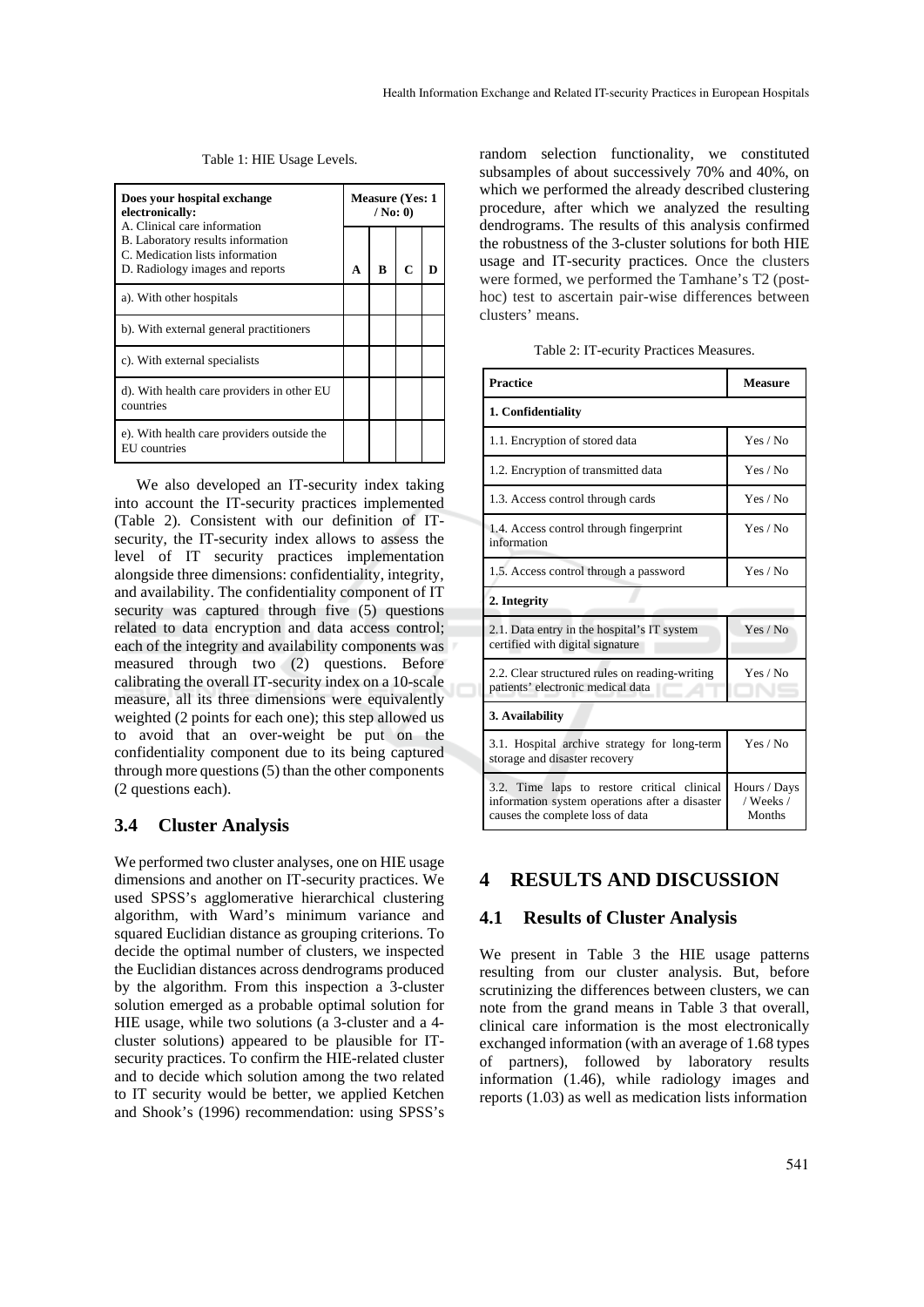#### (0.72) are the least exchanged.

|                                              | <b>Cluster Label</b>                         |                                      |                                           |                   |
|----------------------------------------------|----------------------------------------------|--------------------------------------|-------------------------------------------|-------------------|
| <b>Variable</b><br>(Grand<br>Mean)           | <b>Advanced</b><br>(240;<br>$21.4\%$<br>Mean | Average<br>(348;<br>$31.0\%$<br>Mean | <b>Laggards</b><br>(535;<br>47.6%<br>Mean | Anova<br>(F Test) |
| Clinical<br>Care (1.68)                      | н<br>$2.74_a$                                | H<br>2.64 <sub>a</sub>               | L<br>0.58 <sub>b</sub>                    | 1026.89*          |
| Laboratory<br>Results<br>(1.46)              | H<br>2.64 <sub>a</sub>                       | M<br>1.90 <sub>b</sub>               | L<br>0.65c                                | 377.79*           |
| Medication<br>Lists $(0.72)$                 | H<br>$2.65_a$                                | Τ.<br>0.13 <sub>c</sub>              | M<br>0.24 <sub>h</sub>                    | 1309.17*          |
| Radiology<br>Images and<br>Reports<br>(1.03) | М<br>1.88 <sub>b</sub>                       | L<br>0.72c                           | H<br>$2.52_a$                             | $150.01*$         |

Table 3: HIE Usage Patterns Resulting from Cluster Analysis.

Legend:

- a,b,c: Within rows, different subscripts indicate significant (p<0.05) pair-wise differences between means on Tamhane's T2 (post-hoc) test;
- H (High), M (Medium), and L (Low) indicate relative magnitude of the group means on each variable across the three clusters

Three clearly distinct clusters emerged from our analysis. We labelled these clusters according to the intensity of HIE usage given by the means calculated based on how many different types of health information are electronically exchanged with how many types of healthcare partners (cf. Table 1). The first cluster we labelled "Advanced HIE users" is the smallest group (21.4%) and exhibits the highest levels of exchanges in 3 out of 4 types of exchanged health information (clinical care, laboratory results, medication lists), and in the fourth (radiology images and reports), it comes in the second position. The second and third clusters account respectively for 31% and 47.6% of hospitals in our sample, and they both score « high » in one type of health information exchanged, they both come in the middle position once, and they both score « low » twice. At this point they seem quite similar, but they are distinct in that their respective high, medium and low scores are realized on different types of health information.

Besides, the third cluster is markedly more unipolar than the second cluster: hospitals in the third group exchange almost exclusively one type of health

information (radiology images and reports), while hospitals in the second cluster, in addition to remarkably exchanging clinical care information, also exchange laboratory results to a certain extent. Thus, we labelled the second cluster « Average HIE Users » and the third cluster « Laggard HIE Users ».

We present in Table 4 the results of our cluster analysis, based this time on IT-security practices. For this analysis, we used data on 1068 hospitals (instead of 1123 - loss of 55 observations) due to missing data on key IT-security variables for the 55 dropped observations.

|                   | Table 4: IT-Security Practices Patterns Resulting from |                                    |  |  |
|-------------------|--------------------------------------------------------|------------------------------------|--|--|
| Cluster Analysis. |                                                        |                                    |  |  |
|                   |                                                        | $\sim$ $\sim$ $\sim$ $\sim$ $\sim$ |  |  |

|                                 | <b>Cluster Label</b>                       |                                       |                                   |                   |
|---------------------------------|--------------------------------------------|---------------------------------------|-----------------------------------|-------------------|
| <b>Variable</b><br>(Grand Mean) | <b>Strong</b><br>(281;<br>$26.3\%$<br>Mean | Moderate<br>(520;<br>$48.7\%$<br>Mean | Weak<br>(267;<br>$25.0\%$<br>Mean | Anova<br>(F Test) |
| Confidentiality                 | н                                          | М                                     | Ι.                                | 28.12*            |
| (0.99)                          | $1.18_a$                                   | 0.96 <sub>b</sub>                     | 0.85c                             |                   |
| Integrity                       | н                                          | L                                     | M                                 | 847.18*           |
| (1.23)                          | $2.00_a$                                   | $0.90_c$                              | 1.08 <sub>b</sub>                 |                   |
| Availability                    | H                                          | H                                     | Ι.                                | 2223.44*          |
| (1.49)                          | $1.77_a$                                   | $1.75_a$                              | 0.68 <sub>b</sub>                 |                   |

Legend:

 $\blacksquare$  • \*: p<0.001 (two-tailed test);

• a,b,c: Within rows, different subscripts indicate significant (p<0.05) pair-wise differences between means on Tamhane's T2 (post-hoc) test;

• H (High), M (Medium), and L (Low) indicate relative magnitude of the group means on each variable across the three clusters

Generally speaking, it appears that the "availability" component of IT-security is the most implemented practice (grand mean of 1.49), followed by the "integrity" dimension (1.23), while the "confidentiality" dimension comes in the last position (0.99).

Based on levels of IT-security practices implemented, we labelled the derived three clusters "Strong IT-Security", "Moderate IT-Security", and "Weak IT-Security". The cluster labelled "Strong IT-Security" is comprised of 26.3% of surveyed hospitals and exhibits the highest levels on all the three dimensions of our IT-security index. On the other end of the spectrum one finds the cluster with low levels of IT-security practices implemented. This cluster labelled "Weak IT-Security" accounts for 25% of our sample. The largest group (48.7%) is the

<sup>•</sup>  $\div$ : p<0.001 (two-tailed test);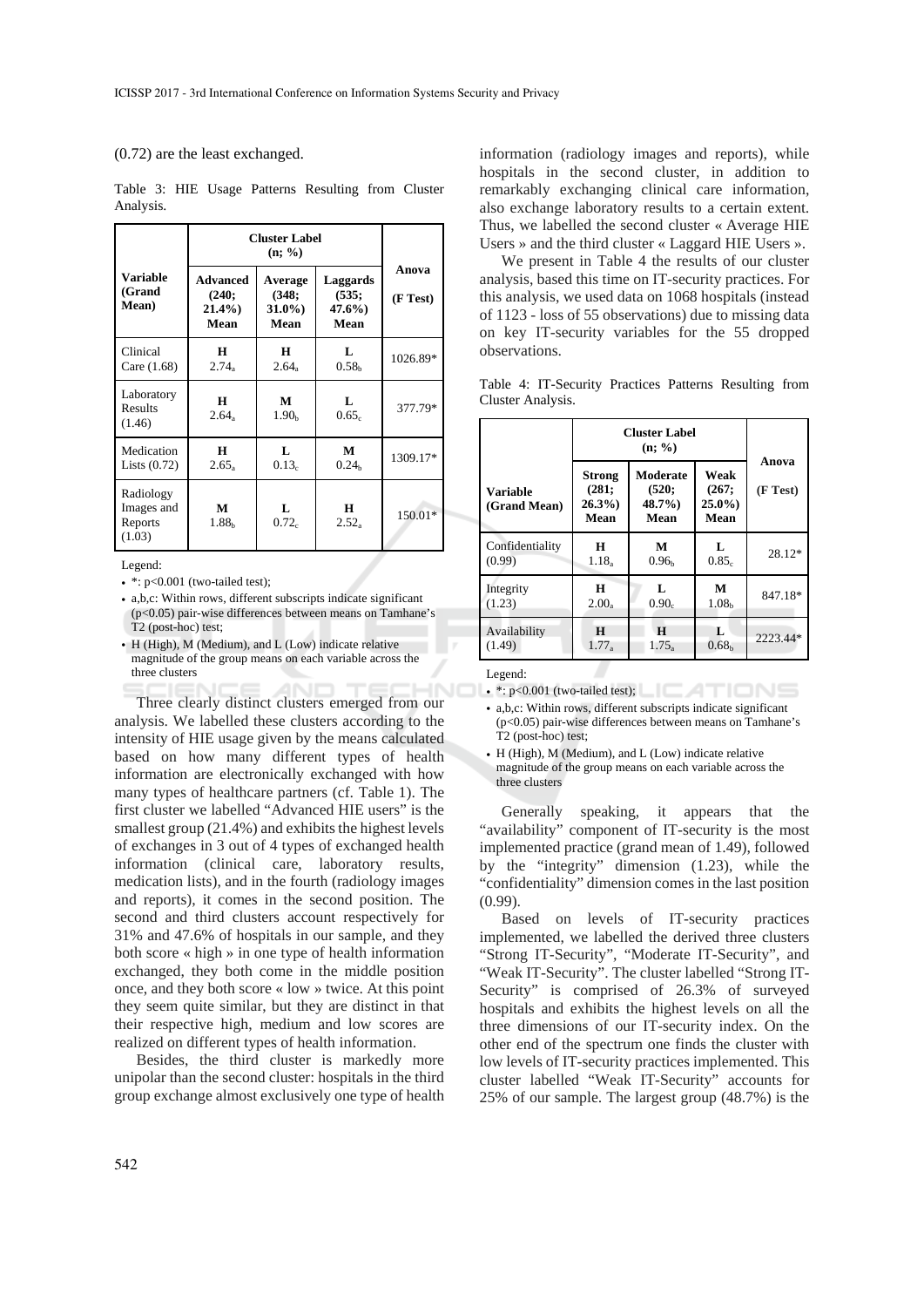"Moderate IT-Security" cluster which exhibits high levels on the availability component of IT-security, while exhibiting relatively moderate levels on the confidentiality component, and low levels on the integrity dimension.

## **4.2 HIE Usage and IT-security Practices: Cross-comparison**

Hospitals that electronically exchange health information are more exposed to IT-security breaches than hospitals that do not. It was then expected that higher levels of HIE usage would be associated with higher levels of IT-security practices implemented. To test this hypothesis, we present in Table 5 a crosstabulation of HIE patterns and IT-security practices patterns.

|                        |      | <b>IT-Security Practices Patterns</b> |                     |                    |              |
|------------------------|------|---------------------------------------|---------------------|--------------------|--------------|
| <b>HIE Patterns*</b>   |      | Strong<br>$(26.3\%)$                  | Moderate<br>(48.7%) | Weak<br>$(25.0\%)$ | <b>TOTAL</b> |
| Advanced               | n    | 87                                    | 103                 | 38                 | 228          |
| $(21.3\%)$             | %    | 38.2%                                 | 45.2%               | 16.7%              | 100.0%       |
|                        | n    | 94                                    | 160                 | 81                 | 335          |
| Average<br>$(31.4\%)$  | %    | 28.1%                                 | 47.8%               | 24.2%              | 100.0%       |
|                        | n    | 100                                   | 257                 | 148                | 505          |
| Laggards<br>$(47.3\%)$ | $\%$ | 19.8%                                 | 50.9%               | 29.3%              | 100.0%       |
| <b>TOTAL</b>           | n    | 281                                   | 520                 | 267                | 1068         |

Table 5: Cross-Tabulation of the Two Sets of Clusters.

\*The percentages are here **slightly** different from the

percentages in Table 3 because of 55 dropped observations for the clustering analysis on IT-security practices.

The "perfect match" between HIE usage levels and IT-security practices implementation occurs for only 395 ( $= 87 + 160 + 148$ ) hospitals (37.0% of all the sample).

More precisely, it is worth noting, from Table 5, that only 38.2% of "advanced HIE users" are at the same time "strong IT-security practices" implementers. This means that over 60% hospitals that are well advanced in using health information exchange do not adopt IT-security practices that are consistent with the associated IT-security risks. More preoccupying are the 16.7% of hospitals that are extensively using HIE while exhibiting weak ITsecurity practices implementation. On the positive note, one can emphasize that  $70.7\%$   $(19.8\% + 50.9\%)$ 

of hospitals that are far behind with regard to HIE usage (laggards) have already in place IT-security practices that would allow them to securely step up their HIE usage should the need arises.

We pushed further our analysis by comparing each hospital's level of HIE usage with its implementation level of IT-security practices. To do so, we used the HIE Index and the IT-security Index described in section 3.3. In Figure 1, we plotted each hospital's HIE index (horizontal axis) against its ITsecurity index (vertical axis). Both indices are on a 10-scale measure.

From the median lines (M1 and M2), one can note that half of the sampled hospitals:

- are very weakly involved in health information exchange (the median is 2.5 on a 0 to 10 scale);
- have already made over the half path in implementing IT-security practices (median of 6.24 on a 0 to 10 scale).



Figure 1: HIE Index and IT-Security Index.

The ascending slope of the regression line (Y1) suggests that overall, there is a trend toward enhancing IT-security measures as hospitals intensify their electronic HIE usage. This is a rather positive result, but upon close scrutiny, one has to moderate the positive impression. Indeed, the points are scattered all over a large part of the surface of the figure, instead of being roughly grouped along the regression line, which suggests a lack of a consistent trend: the variability within hospitals is too high. Even though there are many hospitals that have implemented IT-security practices at a high level while using HIE at lower levels, there are other many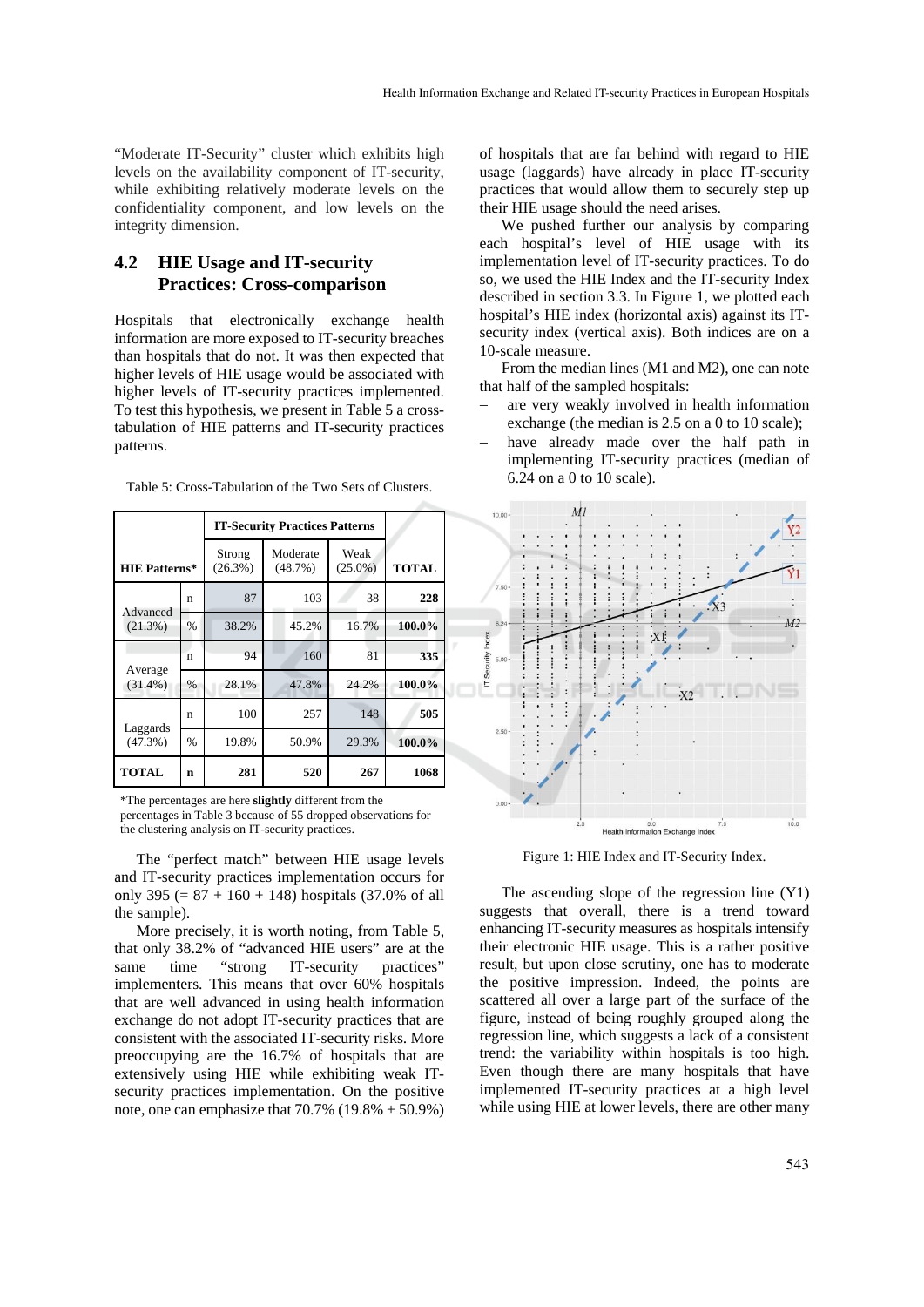hospitals in the opposite situation (weak IT-security practices implemented and higher levels of HIE usage).

As we hypothesized that hospitals would have to adopt IT-security measures consistent with their electronic HIE levels, the diagonal line in Figure 1 reflects the theoretical "perfect" alignment between IT-security practices and HIE usage. Stating this, we are aware of the fact that the health information exchange is not the only determinant of IT-security measures. It is possible that a hospital weakly or not at all involved in electronic HIE would feel the need to stage up its IT-security practices due to its being well advanced in the transition towards a fully electronic-based hospital management system (which does not yet include HIE). Thus, in our view, the diagonal line defines the coordinates (HIE Index, IT-Security Index) that indicate the minimum threshold of IT-security practices any hospital using electronic HIE at some extent must implement. More precisely, any hospital above the diagonal line (like the hospital represented by the coordinate X1) displays an ITsecurity index above the minimum it is required to attain considering its level of electronic HIE usage. Conversely, a hospital represented by the coordinate X2 below the diagonal line should step up its ITsecurity practices to meet the minimal security requirements of its level of HIE usage. The ITsecurity index of hospital X3 right on the diagonal line is consistent with its HIE usage level.

The analysis of the dispersion of points in Figure 1 leads to conclusions that are consistent with the results stemming from our cluster analysis, and specifically from the cross-comparison of HIE usage clusters and IT-security practices clusters (Table 5). From the Figure 1, we note that there are many points above than below the diagonal line, which means that most hospitals have already in place IT-security measures that would allow them to securely go further with electronic HIE. Hospitals in this position are mainly "HIE laggards" that are either "moderate IT-security" practices implementers (50.9% of HIE laggards - Table 5) or "strong IT-security" practices implementers (19.8%); they also include "average HIE users" that are "strong IT-security" practices implementers (28.1%).

# **5 IMPLICATIONS AND CONCLUSION**

Our study allows to shed light on the state of HIE in European hospitals. First of all, we found that 73.8%

of surveyed hospitals are engaged in one form or another of electronic HIE. A higher rate of hospitals that have already adopted electronic HIE is rather a good news. Indeed, previous studies have proven that an electronic HIE can be instrumental not only in improving patient care and safety (Cochran et al., 2015; Kaelber et al., 2007), but also in alleviating the health system's financial burden through significant reduction of laboratory tests and radiology examinations (Yaraghi, 2015). However, the mere adoption in itself is not enough to yield the potential benefits expected from HIE. Hospitals have to reach the "meaningful use". As HIE usage levels vary from one hospital to another, we grouped hospitals according to their HIE usage patterns. Hospitals that emerged as "advanced HIE users" represent only 21.4% of surveyed hospitals. A relatively important proportion of hospitals (47.6%) exhibit HIE usage patterns that put them in the category of "laggard HIE users". From these results, it is clear that there is still a long way to go in order to achieve the "meaningful use" of HIE in European hospitals.

With regard to IT-security practices, only 26.3% of surveyed hospitals display a strong position. In absolute terms, this rate is very low considering the highly sensitive nature of health information. However, back to our research question, our main objective was to ascertain whether European hospitals do live up to the IT security and privacy challenges of HIE. In this regards, our results are rather mixed: we found that most of surveyed hospitals have in place an IT-security apparatus that is either consistent with their HIE usage (37.0%) or more ambitious than what would be required of them considering their HIE usage level (42.2%). These two groups make up 79.2% of surveyed European hospitals. The remaining hospitals (20.8%) would need to step up their IT-security practices in order to keep up with their electronic HIE usage levels.

This global picture seems positive, but it hides some preoccupying situations that appear when one scrutinizes the HIE clusters. The group of "Advanced HIE users" is composed of 228 hospitals, among which 141 (=103 + 38) do not live up to the security challenges that their HIE usage entails. This represents 63.7% of the group that needs the most to implement IT-security practices. The same analysis can be done with the group labelled "Average HIE users": this group comprises 335 hospitals, among which 81 (24.2%) do not meet the threshold of ITsecurity practices implementation that would be in line with their HIE usage level.

In spite of some limitations (usage of secondary data, assumption of a linear relationship between HIE